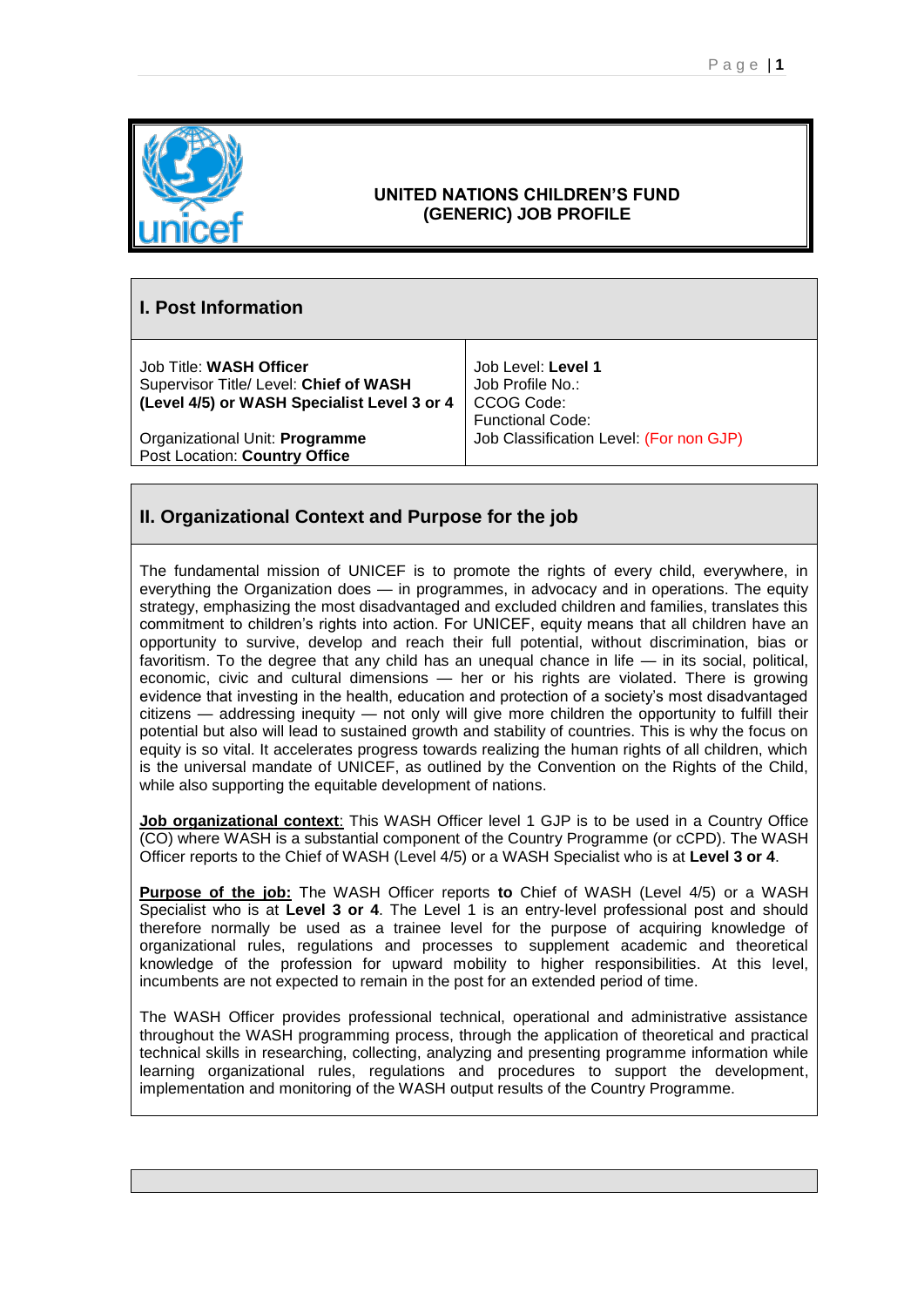## **III. Key function, accountabilities and related duties/tasks**

#### **Summary of key functions/accountabilities:**

- **1. Programme development and planning**
- **2. Programme management, monitoring and delivery of results**
- **3. Technical and operational support for programme implementation**
- **4. Humanitarian WASH preparedness and response**
- **5. Networking and partnership building**
- **6. Innovation, knowledge management and capacity building**

#### **1. Programme development and planning**

- Research and analyze regional/national political, WASH, health, and social and economic development trends. Collect, analyze, verify and synthesize information to facilitate programme development, design and preparation.
- Prepare technical reports and inputs for programme preparation and documentation, ensuring accuracy, timeliness and relevance of information.
- Assist in the development/establishment of WASH-related outcome and output results, as well as related strategies, through analysis of WASH sector needs and priorities.
- Provide technical and administrative support throughout all stages of programming processes by executing/administering a variety of technical programme transactions, preparing materials/documentations, complying with organizational processes and management systems, to support progress towards the WASH-related outcome and/or output results in the Country Programme.
- Prepare required documentations/materials to facilitate review and approval processes.

#### **2. Programme management, monitoring and reporting**

- Work collaboratively with internal and external colleagues and partners to collect/analyze/ share information on implementation issues, suggest solutions on routine programme implementation and alert appropriate officials and stakeholders for higherlevel interventions and/or decision. Keep record of reports and assessments for easy reference and/or to capture and institutionalize lessons learned.
- Participate in monitoring and evaluation exercises, programme reviews and annual sectoral reviews with government and other counterparts and prepare minutes/reports on results for follow up action by higher management and other stakeholders.
- Monitor and report on the use of sectoral program resources (financial, administrative and other assets), verify compliance with approved allocations, organizational rules, regulations/procedures and donor commitments, standards of accountability and integrity. Report on issues identified to enable timely resolution by management/stakeholders. Follow up on unresolved issues to ensure resolution.
- Prepare inputs for programme and donor reporting.

#### **3. Technical and operational support for programme implementation**

Undertake field visits and surveys, collect and share reports with partners/stakeholders. Report critical issues, bottlenecks and potential problems to supervisor, for timely action.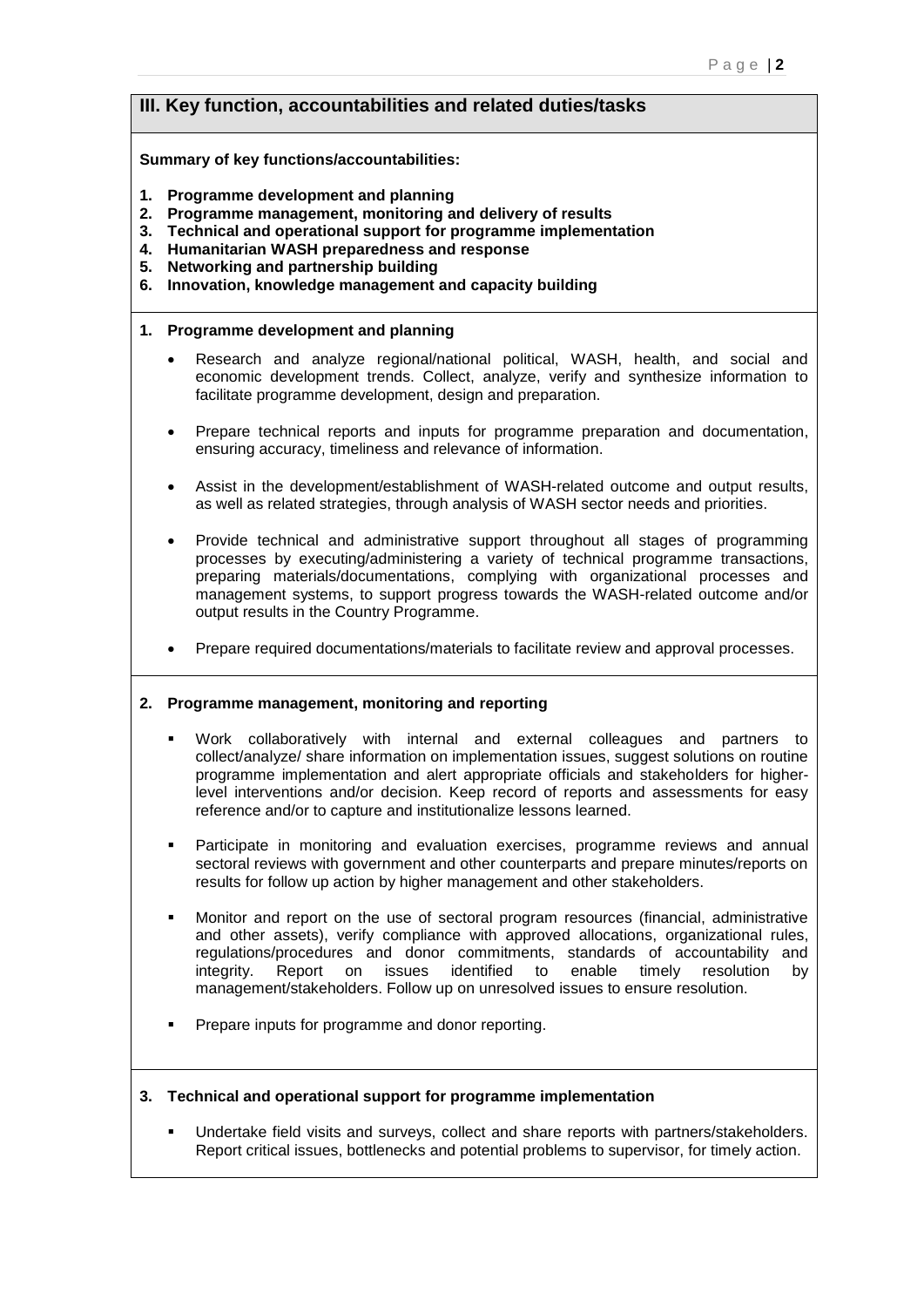Provide technical and operational support to government counterparts, NGO partners, UN system partners and other country office partners/donors on the application and understanding of UNICEF policies, strategies, processes and best practices in WASH, to support programme implementation.

#### **4. Humanitarian WASH preparedness and response**

- Draft inputs for the preparation of WASH emergency preparedness, including the drafting of required supplies and services, long-term agreements, partnership agreements, and coordination mechanisms.
- Study and fully understand UNICEF's procedures for responding in an emergency.
- Take up support roles in an emergency response and early recovery, as and when the need arises.

#### **5. Networking and partnership building**

- Build and sustain close working partnerships with government counterparts and national stakeholders through active sharing of information and knowledge to facilitate programme implementation and build capacity of stakeholders to achieve WASH output results.
- Draft communication and information materials for WASH programme advocacy to promote awareness, establish partnership/alliances and support fund raising for WASH.
- Participate in inter-agency meetings/events on WASH programming to collaborate with inter-agency partners/colleagues on UNDAF operational planning and preparation of WASH programs/projects and to integrate and harmonize UNICEF output results and implementation strategies with UNDAF development and planning processes.
- Research information on potential donors and prepare resource mobilization materials and briefs for fund raising and partnership development purposes.

#### **6. Innovation, knowledge management and capacity building**

- Assist in the development, implementation, monitoring and documentation of WASH action research and innovation (technical or systems).
- Assist in the preparation of learning/knowledge products, covering innovative approaches and good practices, to support overall WASH sector development.
- Assist in creating and delivering learning opportunities for UNICEF WASH staff, to ensure our sector capacity remains up-to-date with latest developments.
- Participate as resource person in capacity building initiatives to enhance the competencies of clients/stakeholders.

### **IV. Impact of Results**

The support provided by the level 1 WASH officer will enable the Country Office to achieve the WASH-related output results of the country programme. This, in turn, will contribute to the achievement of the outcome results of the Country Programme Document. When done effectively, the achievement of the outcome results will improve child survival, growth and development and reduce inequalities in the country.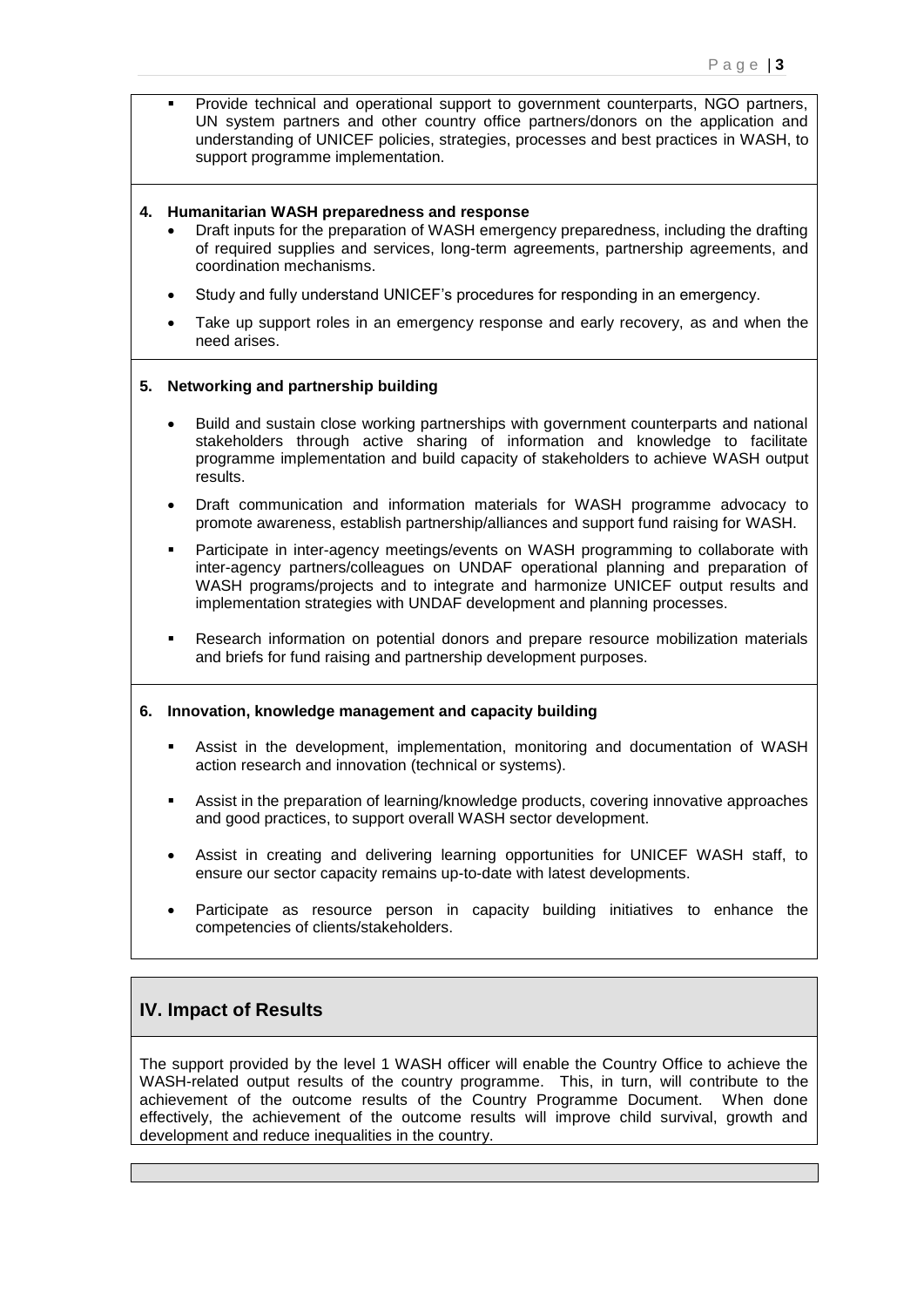| <b>Functional Competencies:</b><br><b>Core Values</b><br>Care<br>Formulating strategies and concepts (I)<br>п<br>Analyzing (II)<br>Respect<br>٠<br>٠<br>Integrity<br>Applying technical expertise (II)<br>٠<br>Learning and researching (II)<br>Trust<br>٠<br>Planning and organizing (II)<br>Accountability<br>٠<br>٠<br><b>Core competencies</b><br>Communication (II)<br>٠<br>Working with people (I)<br>Drive for results (I) | V. Competencies and level of proficiency required (based on UNICEF Professional<br><b>Competency Profiles.</b> |  |  |  |  |
|-----------------------------------------------------------------------------------------------------------------------------------------------------------------------------------------------------------------------------------------------------------------------------------------------------------------------------------------------------------------------------------------------------------------------------------|----------------------------------------------------------------------------------------------------------------|--|--|--|--|
|                                                                                                                                                                                                                                                                                                                                                                                                                                   |                                                                                                                |  |  |  |  |

| <b>VI. Recruitment Qualifications</b> |                                                                                                                                                                               |  |  |  |
|---------------------------------------|-------------------------------------------------------------------------------------------------------------------------------------------------------------------------------|--|--|--|
| Education:                            | University (first) degree in public health, social sciences, behavior<br>change communication, sanitary engineering or other specialist<br>field related to WASH is required. |  |  |  |
| Experience:                           | DEVELOPMENTAL: a year of professional work experience in<br>WASH-related programmes for developing countries.                                                                 |  |  |  |
| Language Requirements:                | Oral and written proficiency in English is required. Knowledge of<br>another official UN language or a local language is an asset.                                            |  |  |  |

|    | <b>VII. Technical requirements</b>                                                                      |                                            |  |  |  |
|----|---------------------------------------------------------------------------------------------------------|--------------------------------------------|--|--|--|
| 1. | Rural water supply for low- and middle-income countries - including<br>water safety, sustainability     | knowledge<br>Basic<br>of four of the eight |  |  |  |
| 2. | Rural sanitation for low- and middle-income countries, incl sustainability;<br>applying CATS principles | components                                 |  |  |  |
| 3. | Urban sanitation for low- and middle-income countries, incl sustainability                              |                                            |  |  |  |
| 4. | Handwashing with soap                                                                                   |                                            |  |  |  |
| 5. | <b>WASH-in-Schools and Health Centres</b>                                                               |                                            |  |  |  |
| 6. | Menstrual hygiene management                                                                            |                                            |  |  |  |
| 7. | National government WASH policies, plans and strategies                                                 |                                            |  |  |  |
| 8. | Analysis of national budgets and expenditure for basic WASH, and                                        |                                            |  |  |  |
|    | related advocacy                                                                                        |                                            |  |  |  |
| 1. | Humanitarian WASH - preparedness                                                                        | Nil                                        |  |  |  |
| 2. | Humanitarian WASH - response and recovery                                                               |                                            |  |  |  |
| 1. | Programme/project management                                                                            | Basic knowledge                            |  |  |  |
| 2. | Capacity development                                                                                    | of two of the four                         |  |  |  |
| 3. | Knowledge management                                                                                    | components                                 |  |  |  |
| 4. | Monitoring and evaluation                                                                               |                                            |  |  |  |
| 1. | Human rights and WASH                                                                                   | Basic knowledge                            |  |  |  |
| 2. | Gender equality and WASH                                                                                |                                            |  |  |  |